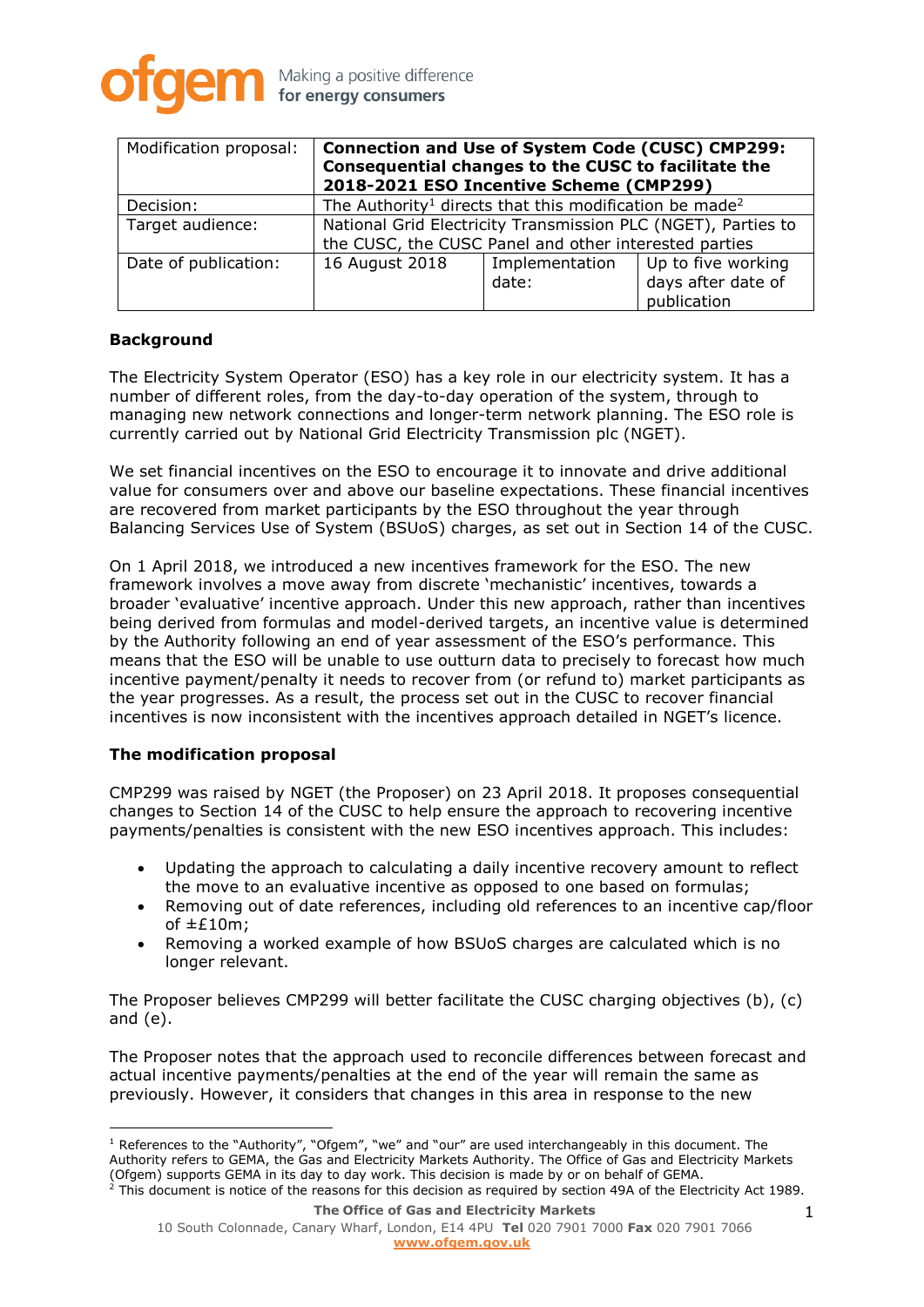incentive approach could be beneficial, and it intends to develop proposals for this further with industry.

# **CUSC Panel<sup>3</sup> recommendation**

At the CUSC Panel meeting on 29 June 2018, the CUSC Panel unanimously considered that CMP299 would better facilitate the CUSC charging objectives and therefore recommended its approval. All CUSC Panel members agreed that the modification better facilitated CUSC objectives (b) and (c), with a majority considering it also better facilitated CUSC objective (e).

# **Our decision**

 $\overline{a}$ 

We have considered the issues raised by the modification proposal and the Final Modification Report (FMR) dated 12 July 2018. We have considered and taken into account the responses to the industry consultation on the modification proposal which are attached to the FMR<sup>4</sup> . We have concluded that:

- implementation of the modification proposal will better facilitate the achievement of the relevant charging objectives of the CUSC; <sup>5</sup> and
- directing that the modification be made is consistent with our principal objective and statutory duties. 6

# **Reasons for our decision**

We consider this modification proposal will better facilitate CUSC charging objectives (b), (c) and (e) and has a neutral impact on the other applicable objectives. Our reasons are summarised below.

*(b) That compliance with the use of system charging methodology results in charges which reflect, as far as is reasonably practicable, the costs (excluding any payments between transmission licensees which are made under and accordance with the STC) incurred by transmission licensees in their transmission businesses and which are compatible with standard licence condition C26 requirements of a connect and manage connection);*

The Proposer considers that CMP299 will better facilitate relevant charging objective (b) by accounting for the changes in the costs of the transmission licensee's business as a result of the new ESO incentive framework. The Panel and consultation respondents agreed with this view.

We agree that CMP299 better facilitates this objective. It updates and removes aspects of the charging methodology which are incompatible with the new ESO incentives approach. This change means BSUoS charges can continue to reflect costs incurred by the transmission licensee as a result of incentive payments/penalties determined by the Authority. CMP299 therefore results in charges that more accurately reflect transmission licensee costs than the baseline methodology.

<sup>&</sup>lt;sup>3</sup> The CUSC Panel is established and constituted from time to time pursuant to and in accordance with section 8 of the CUSC.

<sup>4</sup> CUSC modification proposals, modification reports and representations can be viewed on NGET's website at: <http://www2.nationalgrid.com/UK/Industry-information/Electricity-codes/CUSC/Modifications/>

 $5$  As set out in Standard Condition C5(5) of NGET's Transmission Licence, see:

[https://epr.ofgem.gov.uk//Content/Documents/Electricity%20transmission%20full%20set%20of%20consolidat](https://epr.ofgem.gov.uk/Content/Documents/Electricity%20transmission%20full%20set%20of%20consolidated%20standard%20licence%20conditions%20-%20Current%20Version.pdf) [ed%20standard%20licence%20conditions%20-%20Current%20Version.pdf](https://epr.ofgem.gov.uk/Content/Documents/Electricity%20transmission%20full%20set%20of%20consolidated%20standard%20licence%20conditions%20-%20Current%20Version.pdf)

 $^6$  The Authority's statutory duties are wider than matters which the Panel must take into consideration and are detailed mainly in the Electricity Act 1989 as amended.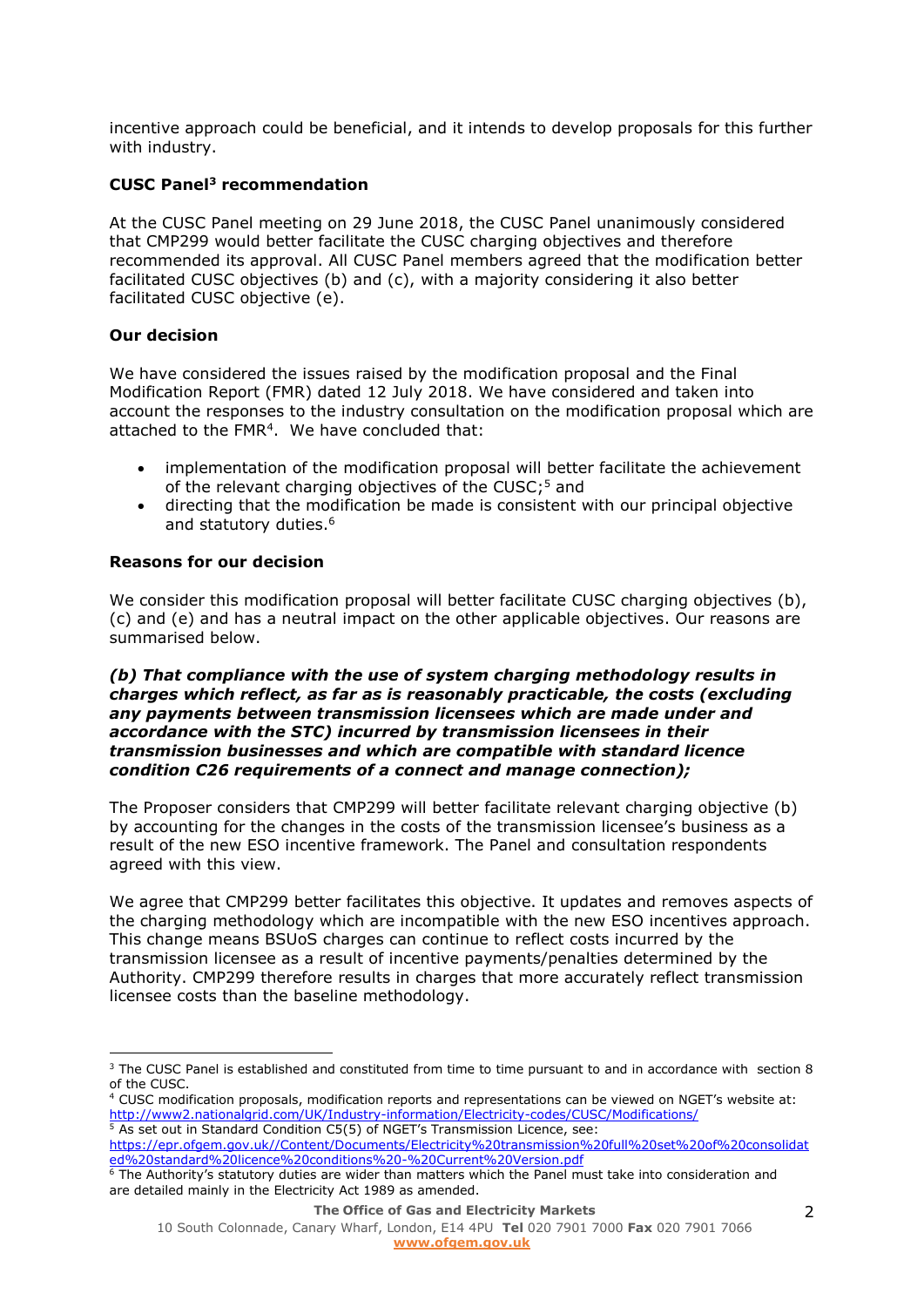### *(c) That, so far as is consistent with sub-paragraphs (a) and (b), the use of system charging methodology, as far as is reasonably practicable, properly takes account of the developments in transmission licensees' transmission businesses;*

The Proposer considers that the modification better facilitates this objective as it reflects changes to how the ESO business will operate following the introduction of the new ESO incentive scheme. The Panel and consultation respondents agreed with this view, with some noting that the proposals help ensure consistency with changes already implemented in NGET's licence. We agree that this modification better facilitates charging objective (c) for the reasons put forward.

### *(e) Promoting efficiency in the implementation and administration of the CUSC arrangements.*

The Proposer considers that the modification better facilitates this objective because it removes complexity from section 14 of the CUSC which is no longer required under the new incentive arrangements. The majority of the Panel and a consultation respondent shared this view. We agree that CMP299 better facilitates this objective as it removes examples and text that are no longer relevant, helping to avoid confusion in parties' understanding of the CUSC.

# **Clarifications on the new incentives approach and incentive recovery**

We would also like to take this opportunity to make some clarifications about the new incentives approach to help avoid potential confusion from stakeholders. These clarifications are in response to a number of passages contained in the FMR, including the National Grid BSUoS Charging Circular (attached as Annex 1 to the FMR), as well as the follow-up BSUoS Charging Circular on 25th May.<sup>7</sup>

Under the new ESO incentives framework, the level of incentive payment/penalty will be determined after an end of year evaluation of the ESO's performance, based on five different criteria. The scope of this assessment is not solely the contents of the ESO's Forward Plan but any evidence on the ESO's performance that is relevant to its seven ESO Principles. $8$  Ultimately, incentive payments will only be made to the ESO if there is clear evidence that it has delivered consumer benefits that go above and beyond our baseline expectations.

Our Formal Opinion<sup>9</sup> on the ESO's Forward Plan is intended to provide an upfront steer on the level of ambition in the ESO's proposed deliverables and performance metrics. This includes our view on the extent to which the Forward Plan provides evidence of additional consumer benefits. The Formal Opinion did not specify an expected upfront financial value for delivering the Forward Plan. We therefore welcome the ESO's recent clarification<sup>10</sup> that the incentive forecast it published on 25th May was based on a subjective assessment by the ESO and that this value was not discussed or agreed with Ofgem or stakeholders. More generally, we encourage the ESO to ensure it is familiar with the messages contained in the Formal Opinion and the comments ourselves and stakeholders made as the plan was developed.

<sup>7</sup> [https://www.nationalgrid.com/sites/default/files/documents/BSUoS%20Charging%20Circular%20-%202018-](https://www.nationalgrid.com/sites/default/files/documents/BSUoS%20Charging%20Circular%20-%202018-19%20ESO%20Incentive%20Recovery.pdf) [19%20ESO%20Incentive%20Recovery.pdf](https://www.nationalgrid.com/sites/default/files/documents/BSUoS%20Charging%20Circular%20-%202018-19%20ESO%20Incentive%20Recovery.pdf)

<sup>&</sup>lt;sup>8</sup> For more information on the new incentive framework please see: [https://www.ofgem.gov.uk/publications](https://www.ofgem.gov.uk/publications-and-updates/policy-decision-electricity-system-operator-regulatory-and-incentives-framework-april-2018)[and-updates/policy-decision-electricity-system-operator-regulatory-and-incentives-framework-april-2018](https://www.ofgem.gov.uk/publications-and-updates/policy-decision-electricity-system-operator-regulatory-and-incentives-framework-april-2018) <sup>9</sup> For more information please see: [https://www.ofgem.gov.uk/publications-and-updates/ofgem-s-formal](https://www.ofgem.gov.uk/publications-and-updates/ofgem-s-formal-opinion-electricity-system-operator-s-forward-plan-2018-19)[opinion-electricity-system-operator-s-forward-plan-2018-19](https://www.ofgem.gov.uk/publications-and-updates/ofgem-s-formal-opinion-electricity-system-operator-s-forward-plan-2018-19)<br><sup>10</sup> https://www.eform-cryssistem-operator-s-forward-plan-2018-19

[https://www.ofgem.gov.uk/publications-and-updates/eso-incentives-notice-proposed-modifications-special](https://www.ofgem.gov.uk/publications-and-updates/eso-incentives-notice-proposed-modifications-special-conditions-electricity-transmission-licence-held-nget)[conditions-electricity-transmission-licence-held-nget](https://www.ofgem.gov.uk/publications-and-updates/eso-incentives-notice-proposed-modifications-special-conditions-electricity-transmission-licence-held-nget)